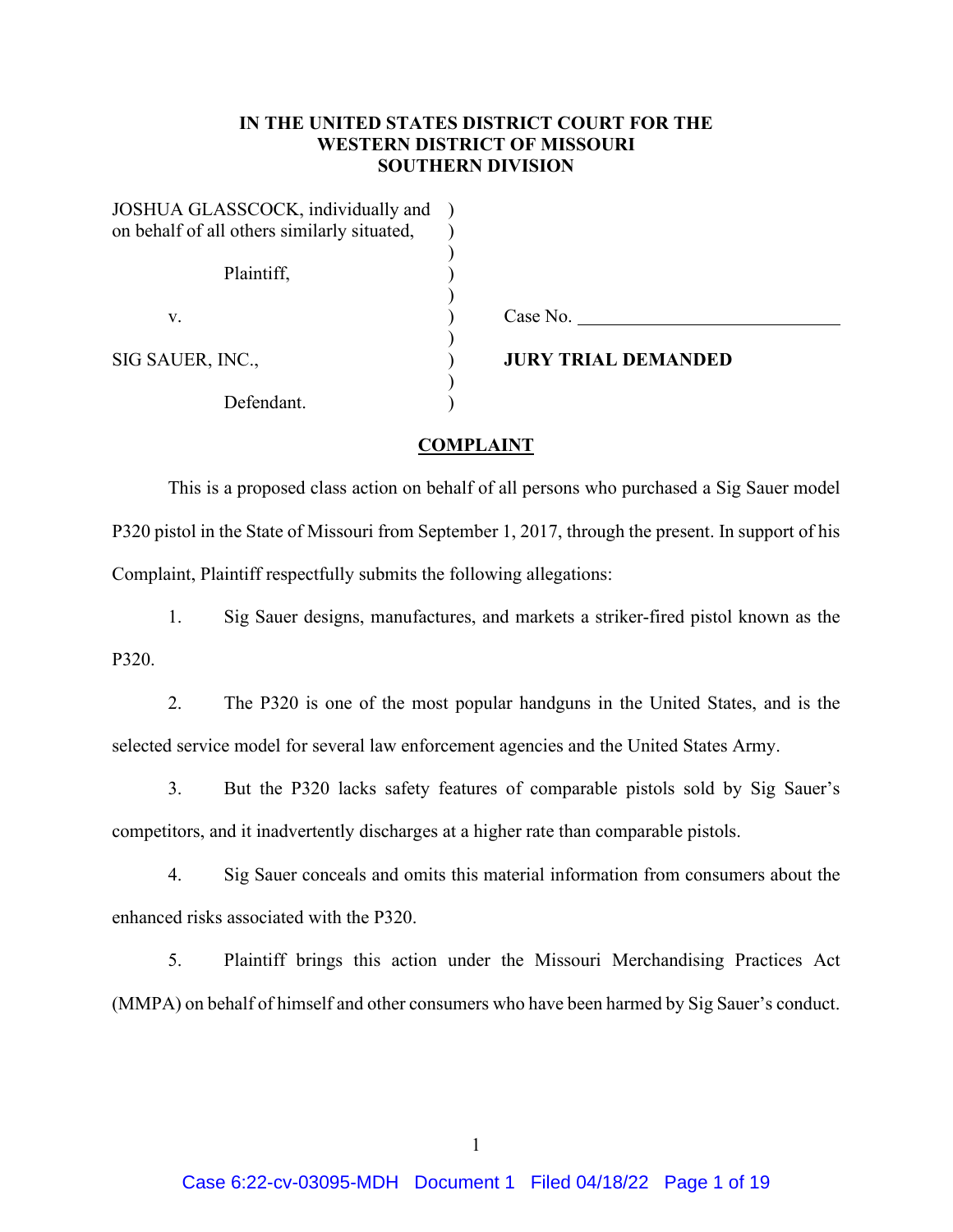#### **PARTIES**

6. Joshua Glasscock is a resident of Polk County, Missouri. He is a longtime law enforcement officer. He purchased his Sig Sauer P320 in April 2020 in Polk County, Missouri. He paid approximately \$400 for the pistol. The pistol's serial number is 58A146892.

7. Glasscock purchased the P320 for personal use and still owns it.

8. Glasscock would not have purchased the P320, or would have paid substantially less for it, had the defective nature of the P320 as outlined herein been disclosed to him and/or publicly confirmed by Sig Sauer prior to the time of purchase.

9. Sig Sauer, Inc. is a Delaware corporation with a principal place of business at 72 Pease Boulevard; Newington, New Hampshire 03801. Sig Sauer may be served in Missouri through its registered agent: Cogency Global Inc.; 222 East Dunklin, Suite 102; Jefferson City, Missouri 65101.

10. Sig Sauer designs, manufactures, and markets firearms, including the P320.

### **JURISDICTION AND VENUE**

11. This Court has jurisdiction over this action under 28 U.S.C. § 1332(d) because there are more than 100 class members and the aggregate amount in controversy exceeds \$5,000,000, and at least one member of the proposed class is a citizen of a state different than Defendant.

12. Venue is proper in this District and Division under 28 U.S.C. § 1391, as well as W.D. Mo. Local Rule 3.2.

### **FACTUAL ALLEGATIONS**

- 13. Sig Sauer designs, manufactures, and markets the P320 striker-fired pistol.
- 14. The P320 is one of the most popular handguns in the United States.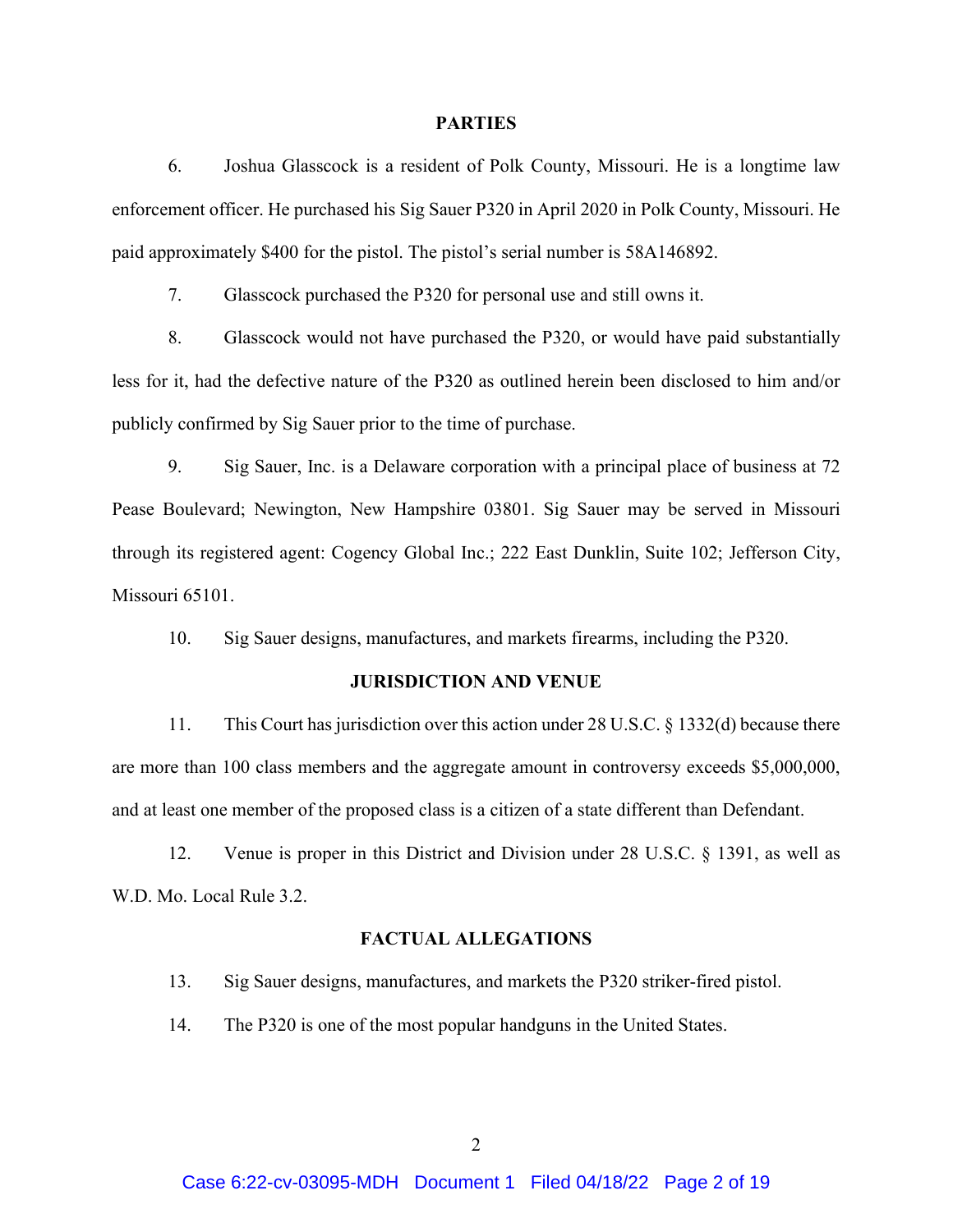15. The P320 is a striker-fired pistol, meaning "there is no hammer present. When the slide is racked back and released forward, the firing pin remains back and under spring tension. The trigger releases this tension and allows the pin to push forward resulting in firing the round in the chamber." $1$ 

16. "Because there is no hammer to cock or release, the trigger pull of most strikerfired pistols are incredibly easy to pull and have low pull-weights." *Id.*

17. Despite having a trigger that is "easy to pull," Sig Sauer's P320 does not contain a trigger toggle—a small tab in the face of the trigger that has to be fully depressed for the trigger to move rearward and fire the pistol. A photo of the P320 trigger is below:



18. Sig Sauer's design deviates from the industry standard. Other manufacturers of striker-fired pistols include trigger toggles as an added safety feature. For example, the Glock striker-fired pistol is shown below:

<span id="page-2-0"></span><sup>1</sup> https://www.triangleshootingacademy.com/ccms/index.cfm/news-articles/resource-center/hammer-fired-vs-strikerfired/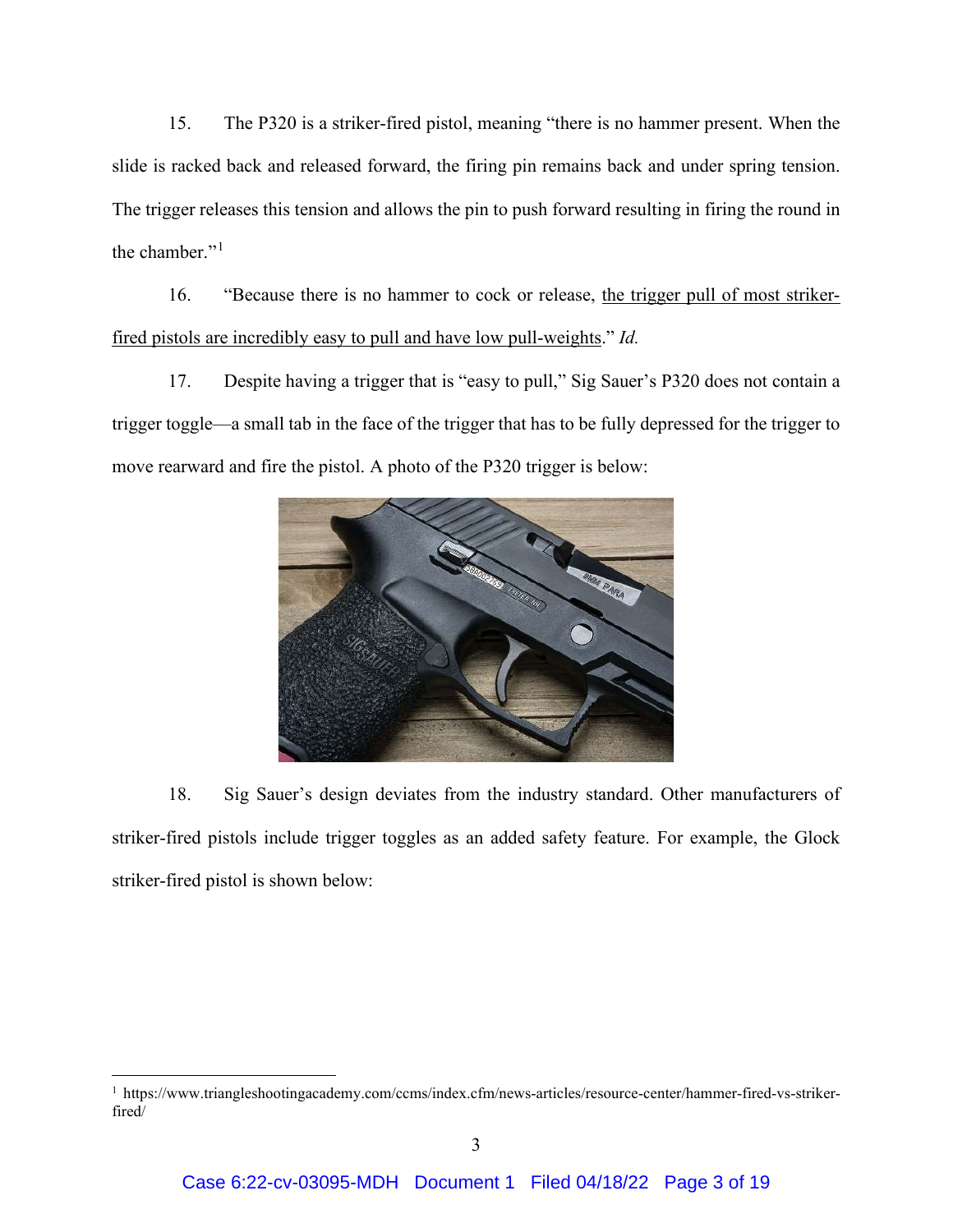

19. In addition to the Glock, other popular versions of striker-fired pistols come with

| <b>Striker-Fired Pistol Model</b> | <b>External Safety Feature</b> |  |  |
|-----------------------------------|--------------------------------|--|--|
| $CZ$ P <sub>10</sub> $C$          | Trigger toggle                 |  |  |
| Heckler & Koch VP9                | Trigger toggle                 |  |  |
| Smith & Wesson M&P                | Manual safety                  |  |  |
| <b>Walther PPQ</b>                | Trigger toggle                 |  |  |
| <b>Sig Sauer P320</b>             | <b>NONE</b>                    |  |  |

external safety features such as a trigger safety toggle and/or a manual safety:

20. On the Glock and many other striker-fired pistols, the only external safety feature is the trigger toggle; they do not contain a manual safety tab.

21. Thus, Sig Sauer's design decision to eliminate the trigger toggle means that the

P320 lacks any external safety features (i.e., no trigger toggle and no manual safety).

22. Sig Sauer's Product Catalog touts that all branches of the U.S. Military have

adopted firearms based on the P320 as their official service weapon:

After one of the most rigorous and highly competitive selection processes in the history of small arms, the SIG SAUER P320 based M17 and M18 were awarded the Modular Handgun System (MHS) contract by the U.S. Army. The M17 and M18 have now been adopted by all branches of the U.S. Military.

2021 SIG SAUER Product Catalog at p. 5.[2](#page-3-0)

<span id="page-3-0"></span><sup>2</sup> Available at https://cloud.3dissue.com/184198/184677/215529/2021Catalog/offline/download.pdf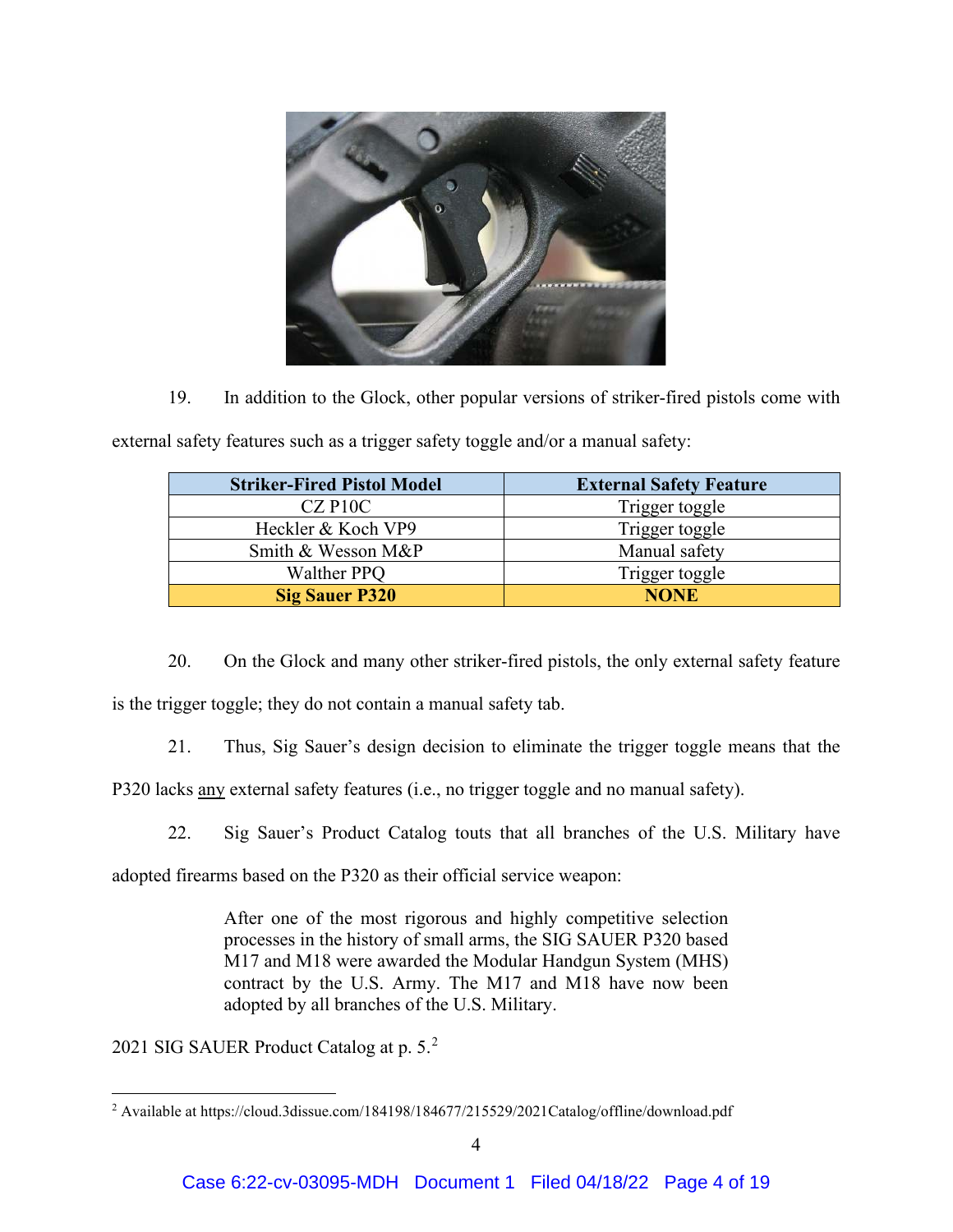23. The Catalog continues: "[T]he state-of-the-art SIG SAUER P320 has quickly become one of the most sought after firearms on the market today. Chosen by all branches of the U.S. military, as well as law enforcement agencies across the country and around the world, the P320 redefines the modern handgun." *Id.* at p. 15.

24. In its marketing about the military's adoption of the P320, though, Sig Sauer never discloses that the military version of the pistol contains an ambidextrous manual safety. The military version of the P320 contained "safety and slide-catch levers on both sides." *The Army Has Finally Picked Its Next Service Pistol* (Jan. 20, 2017). [3](#page-4-0) Sig Sauer refers to these as an ambidextrous manual safety. *See* 2021 Product Catalog at p. 17 (listing features of the M17 and M18 versions of the P320).

25. Thus, unlike its primary competitors and even its M17 and M18 counterparts, the civilian version of the P320 lacks any external safety features: no trigger toggle and no manual safety.

26. The absence of these external safety features causes and/or contributes to the P320 being more susceptible than its counterparts to inadvertent discharges, i.e., discharges where the there is no trigger pull. $4$ 

27. Sig Sauer does not warn, advise, or tell consumers about the increased likelihood of the P320 inadvertently discharging due to the absence of these external safety features.

28. For example, in the P320 Operator's Manual, Sig Sauer tells consumers that "[b]y understanding the dangers inherent in the use of any firearm, and by taking the precautions

<span id="page-4-0"></span><sup>3</sup> Available at https://taskandpurpose.com/gear-tech/army-finally-picked-next-service-pistol/

<span id="page-4-1"></span><sup>&</sup>lt;sup>4</sup> In the weapons industry, an inadvertent or unintended discharge is a discharge in which the weapon fires without a trigger pull. *See, e.g., O'Neal v. Remington Arms Co., LLC*, 817 F.3d 1055, 1060 (8th Cir. 2015) (referring to "inadvertent discharge" of weapon "without the trigger being pulled").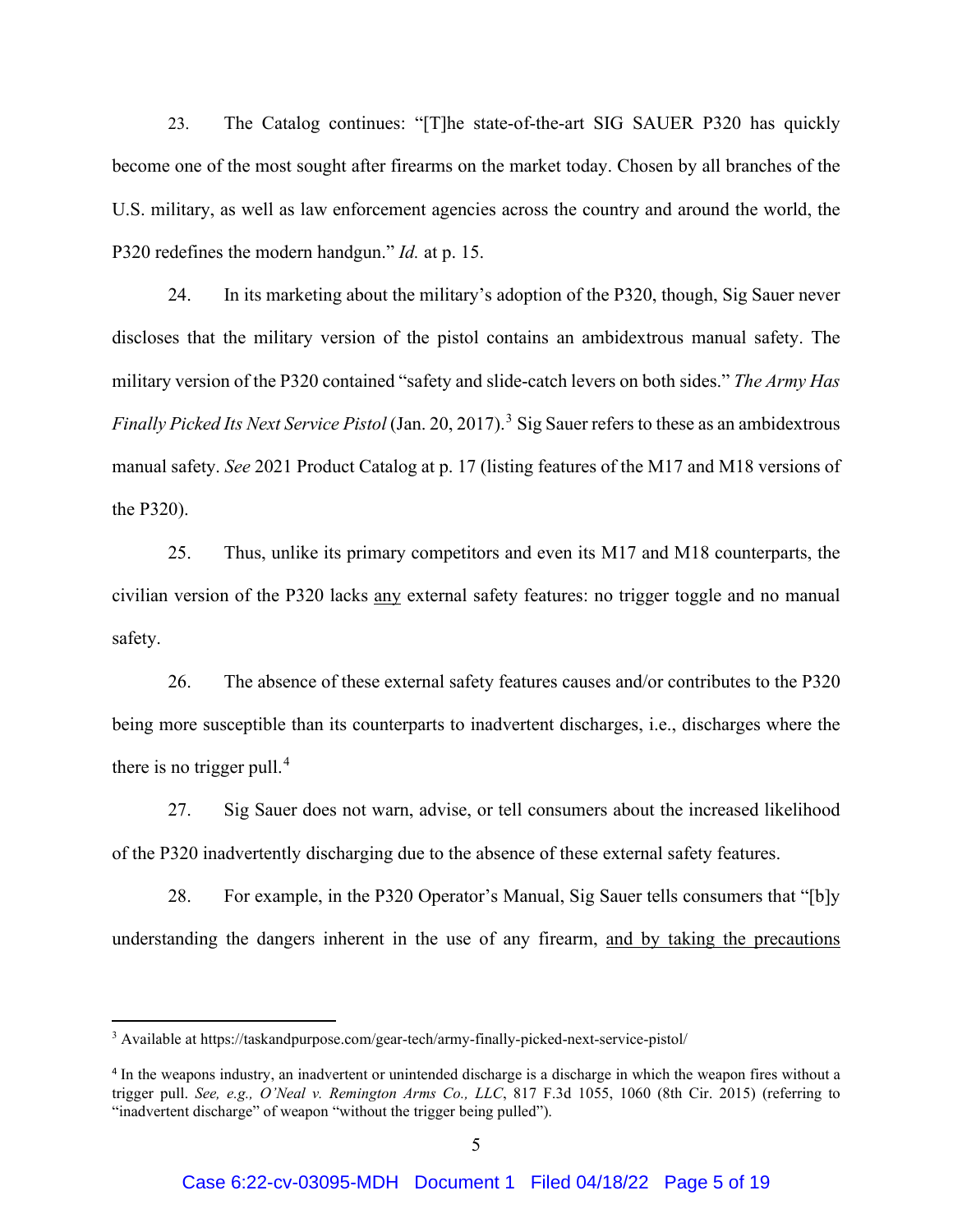described in this manual, you can experience a higher level of safety in the use of your firearm." Operator's Manual at p. 2.

29. Yet the Operator's Manual never discloses to consumers that the P320 (1) lacks any external safety feature that are available on other firearms, and (2) the P320 has a higher risk of inadvertent discharges due to the absence of an external safety feature. Thus, the Operator's Manual never explains additional precautions that consumers can take, thus allowing them to "experience a higher level of safety . . ." *Id.*

30. The Operator's Manual also advises consumers that the P320 "comes equipped with effective, well-designed safety features" and that "[m]any safeties are incorporated into your firearm." *Id.* at p. 2. But it never warns consumers that the P320 lacks external safety features available on other firearms. Without this corresponding warning about what the P320 lacks, Sig Sauer's safety promises are meaningless.

31. Plaintiff received a copy of the Operator's Manual when he purchased his P320 pistol.

32. Sig Sauer also never warns consumers that they will need to engage in enhanced and heightened safety procedures because of the P320's lack of any external safety procedures.

33. Simply put, Sig Sauer is silent about the P320's absence of external safety features, and omits any instructions about how to properly and safely use such a firearm.

34. Sig Sauer does state that the P320 "is offered with an optional ambidextrous manual safety." *Id.* at p. 20 (section 3.2). But Sig Sauer omits any information about the enhanced safety steps a consumer should use if the P320 does not have a manual safety, nor does it provide any warning about the absence of a manual safety. Rather, it merely advises about the option of a manual safety without discussing any of the consequences of carrying a firearm without one.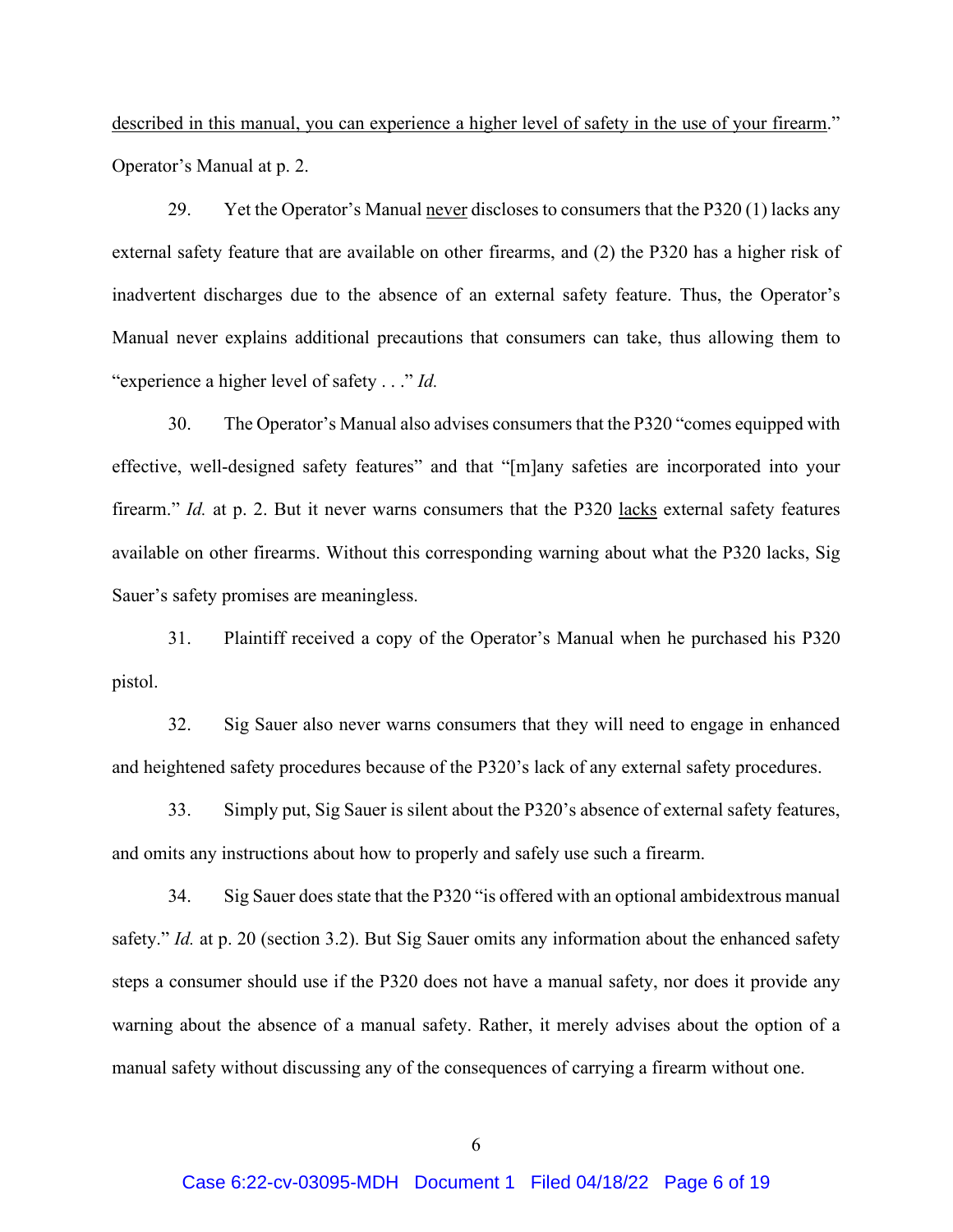## *Sig Sauer's Harm to Consumers*

35. The P320's absence of any external safety has dangerous consequences for its users.

36. The P320's absence of any external safety features causes and/or contributes to the firearm inadvertently discharging under normal handling circumstances and without the trigger being pulled.

37. These inadvertent discharge incidents are not theoretical. Rather, since 2018, over twenty lawsuits have been filed against Sig Sauer alleging the P320 discharged without the trigger being pulled:

| <b>Case Name</b>              | <b>Jurisdiction</b> | Case No.    | <b>Date Filed</b> |
|-------------------------------|---------------------|-------------|-------------------|
| Herman v. Sig Sauer           | W.D. Okla.          | 21-CV-1038  | October 25, 2021  |
| Frankenberry v. Sig<br>Sauer  | D. S.C.             | 19-CV-2990  | October 22, 2019  |
| Hoefs v. Sig Sauer            | W.D. Wash.          | 20-CV-5173  | February 26, 2020 |
| Schneider v. Sig Sauer        | D. N.H.             | 20-CV-1190  | December 18, 2020 |
| Green-Berrios v. Sig<br>Sauer | D. P.R.             | 22-CV-1002  | January 4, 2022   |
| Vadnais v. Sig Sauer          | D. Conn.            | 18-CV-605   | April 9, 2018     |
| Powers v. Sig Sauer           | M.D. Fla.           | 20-CV-2026  | August 28, 2020   |
| Haynes v. Sig Sauer           | N.D. Ga.            | 20-CV-4218  | October 13, 2020  |
| Lang v. Sig Sauer             | N.D. Ga.            | 21-CV-4196  | October 11, 2021  |
| Williams v. Sig Sauer         | E.D. Ky.            | 20-CV-78    | May 22, 2020      |
| Davis v. Sig Sauer            | E.D. Ky.            | $22$ -CV-10 | February 1, 2022  |
| Mayes v. Sig Sauer            | W.D. Ky.            | 19-CV-146   | October 16, 2019  |
| Ahern v. Sig Sauer            | D. Mass.            | 21-CV-11007 | June 16, 2021     |
| Collette v. Sig Sauer         | D. Mass.            | 21-CV-11392 | August 25, 2021   |
| Campbell v. Sig Sauer         | W.D. Mo.            | 21-CV-5047  | May 19, 2021      |
| Guay v. Sig Sauer             | D. N.H.             | 20-CV-736   | July 2, 2020      |
| Colwell v. Sig Sauer          | N.D.N.Y.            | 21-CV-1200  | November 2, 2021  |
| Slatowski v. Sig Sauer        | E.D. Pa.            | 21-CV-729   | February 17, 2021 |
| Hilton v. Sig Sauer           | E.D. Tex.           | 21-CV-441   | August 16, 2021   |
| Watson v. Sig Sauer           | N.D. Tex.           | 21-CV-106   | January 29, 2021  |
| Vadnais v. Sig Sauer          | E.D. Va.            | 18-CV-540   | May 4, 2018       |
| Jinn v. Sig Sauer             | S.D.N.Y.            | 20-CV-1122  | February 10, 2020 |

38. These alleged inadvertent discharges occurred under lawful, ordinary and foreseeable handling circumstances.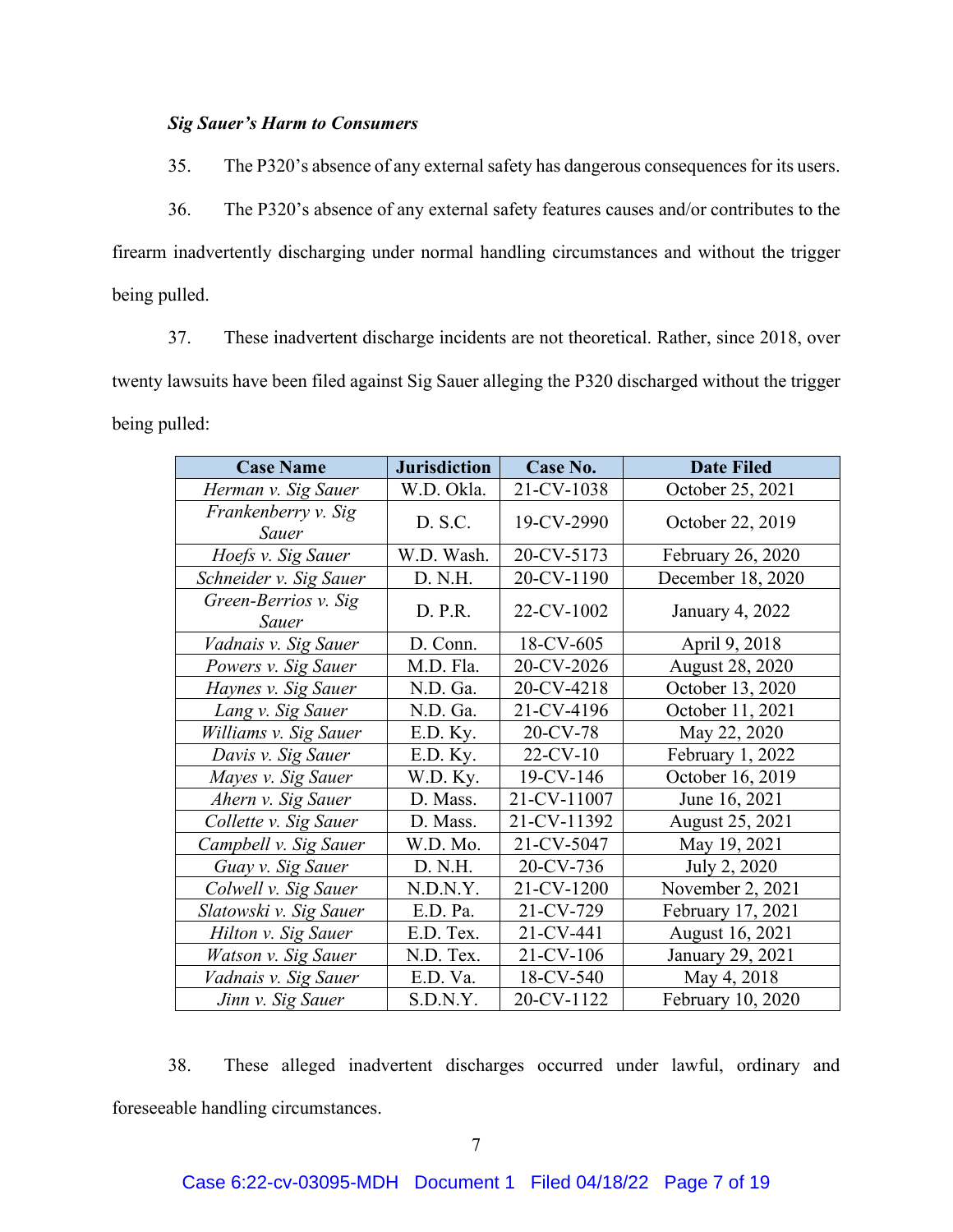39. Other manufacturers of striker-fired pistols have not faced the same volume of litigation related to inadvertent discharges in their firearms. In this respect, Sig Sauer is an island within the industry.

# *Sig Sauer Knew or Should Have Known About the P320's Dangerous Conditions*

## **Sig Sauer's Testing Protocols**

40. Sig Sauer has touted the M17 and M18—the military counterpart of the P320—as

"among the most tested handguns in history" that have "been proven to be unmatched in both accuracy and reliability."[5](#page-7-0)

41. On its own website, Sig Sauer proclaims that the P320 is "**TESTED AND** 

**ABUSED**." Under this banner, the company further states:

With its unmatched modularity, unprecedented accuracy, and uncompromising reliability, the state-of-the-art SIG SAUER P320 has quickly become one of the most sought after firearms on the market today. Chosen by all branches of the U.S. military, as well as law enforcement agencies across the country and around the world, the P320 redefines the modern handgun.<sup>[6](#page-7-1)</sup>

42. In its 2021 Product Catalog, Sig Sauer states that the P320 "surpassed some of the

most rugged and grueling testing protocols in the history of firearms."[7](#page-7-2)

43. The Catalog also stated that the P320 was "[t]ested to ensure extreme reliability and

accuracy." *Id.* at p. 45.

44. Additionally, Sig Sauer should have tested the P320 consistent with the standards

promulgated by the Sporting Arms and Ammunition Manufacturers' Institute, Inc. (SAAMI).

<span id="page-7-0"></span><sup>5</sup> *Sig Sauer's P320-M18 Is the U.S. Military's Gun of Choice. Soon You Can Find Out Why.* (Jan. 13, 2020), available at https://nationalinterest.org/blog/buzz/sig-sauers-p320-m18-us-militarys-gun-choice-soon-you-can-find-out-why-113156

<span id="page-7-1"></span><sup>6</sup> https://www.sigsauer.com/firearms/pistols/p320.html

<span id="page-7-2"></span><sup>7</sup> https://cloud.3dissue.com/184198/184677/215529/2021Catalog/index.html at p. 17.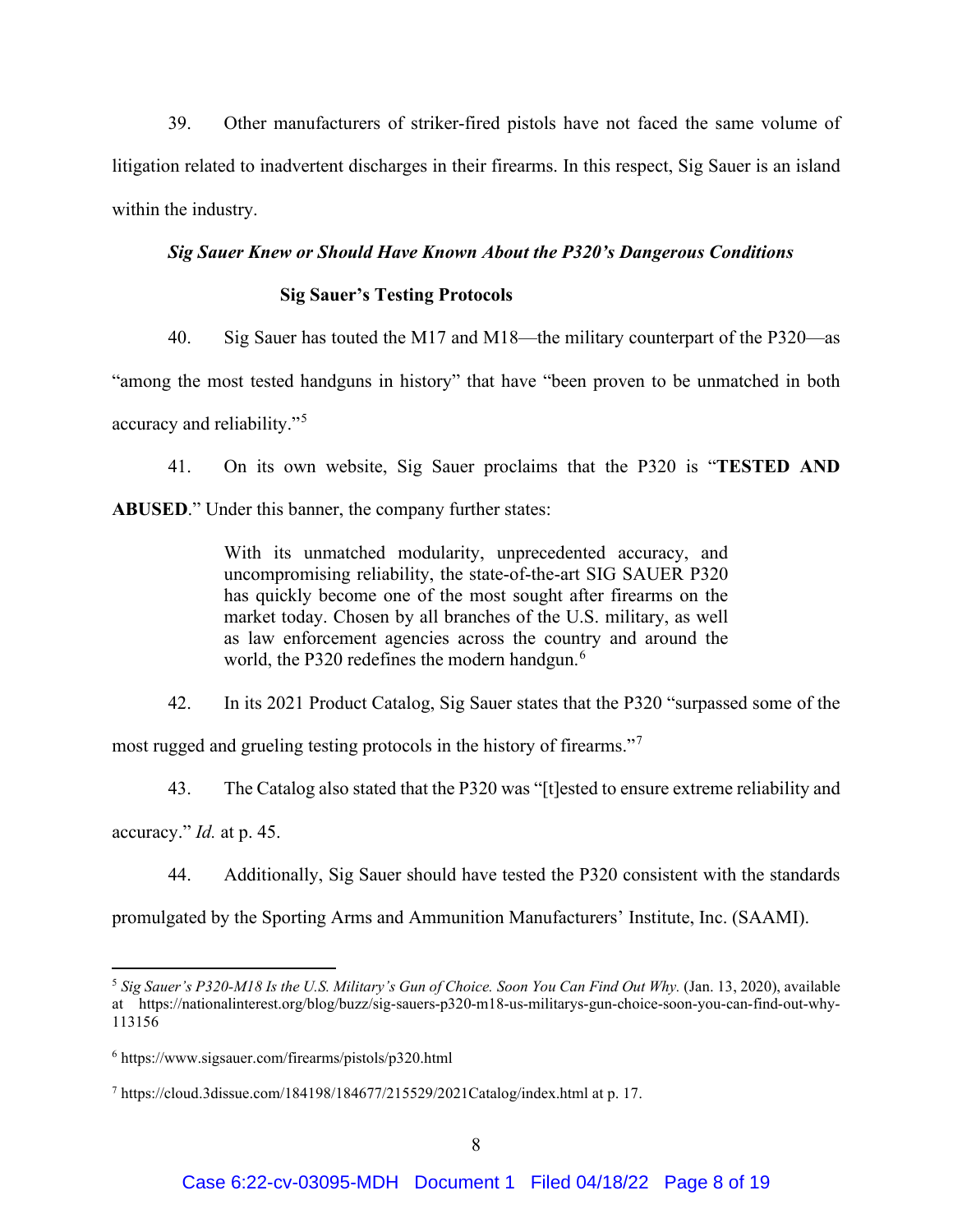45. SAAMI is "an association of the nation's leading manufacturers of firearms, ammunition and components. SAAMI was founded in 1926 at the request of the federal government and tasked with:

- Creating and publishing industry standards for safety, interchangeability, reliability and quality.
- Coordinating technical data.
- Promoting safe and responsible firearms use.

About SAAMI, available at https://saami.org/about-saami/.

46. SAAMI's purpose is to "create and promulgate technical, performance and safety standards for firearms, ammunition, and components . . ." *Id.*

47. Sig Sauer is a member of SAAMI.

48. SAAMI issued a series of test protocols called "Voluntary Performance Standards Criteria for Evaluation of New Firearms Designs Under Conditions of Abusive Mishandling for the Use of Commercial Manufacturers" (SAAMI Standard).<sup>[8](#page-8-0)</sup>

49. The SAAMI Standard applies to pistols like the Sig Sauer P320.

50. The SAAMI Standard contains provisions regarding drop tests, and other tests to evaluate a gun's safety under abusive conditions.

51. Upon information and belief, Sig Sauer would have employed the SAAMI in the SAAMI Standard against the P320 before marketing it.

52. Upon information and belief, based on those tests, Sig Sauer knew or should have known about the dangers of the P320 described herein.

<span id="page-8-0"></span><sup>8</sup> Also known as SAAMI National Standard Z299.5-2016, available at https://saami.org/wpcontent/uploads/2019/01/SAAMI-Z299.5-Abusive-Mishandling-Approved-3-14-2016.pdf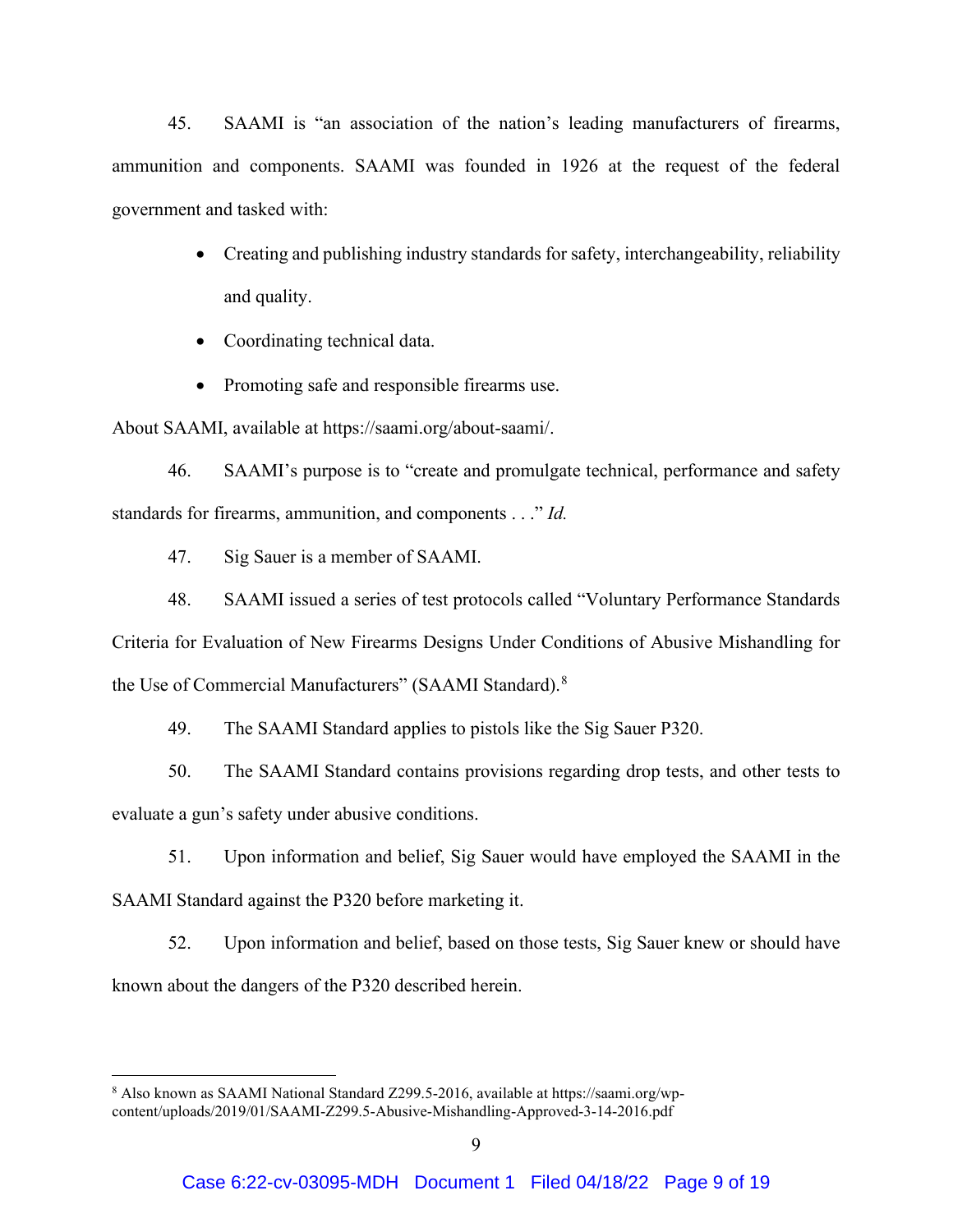### **Sig Sauer's Earlier "Voluntary Upgrade"**

53. Sig Sauer's earlier conduct also demonstrates knowledge of the P320's propensity for inadvertent discharges.

54. Indeed, in 2017, Sig Sauer initiated a "Voluntary Upgrade Program" in response to complaints about inadvertent discharges when the P320 was dropped and discharges "out of battery," meaning the gun's slide was not aligned with the body of the firearm.

55. As part of its VUP, Sig Sauer "updated" the P320's slide and its trigger, but it did not add a safety feature to the trigger.

56. Rather, Sig Sauer merely updated the trigger to a "reduced mass trigger" with a "thinner profile."

57. Thus, Sig Sauer's VUP did not enhance the firearm's external safety features because it neither added a trigger toggle nor a manual safety. In effect, the VUP did nothing to change the external safety features of the P320.

58. Nonetheless, even without these external safety features, Sig Sauer's "Questions and Answers" associated with the VUP continued to represent to consumers that the firearms were safe and that the VUP would have minimal impact on the firearm:

### **Is my P320 safe in its current configuration?**

Yes. The P320 meets and exceeds all US safety standards. . . . . .

\*\*\*\*\*

**What if I don't want to upgrade the trigger assembly on my P320?**

This is a voluntary service, as the P320 meets and exceeds all ANSI/SAAMI, DOJ, California, Massachusetts, and safety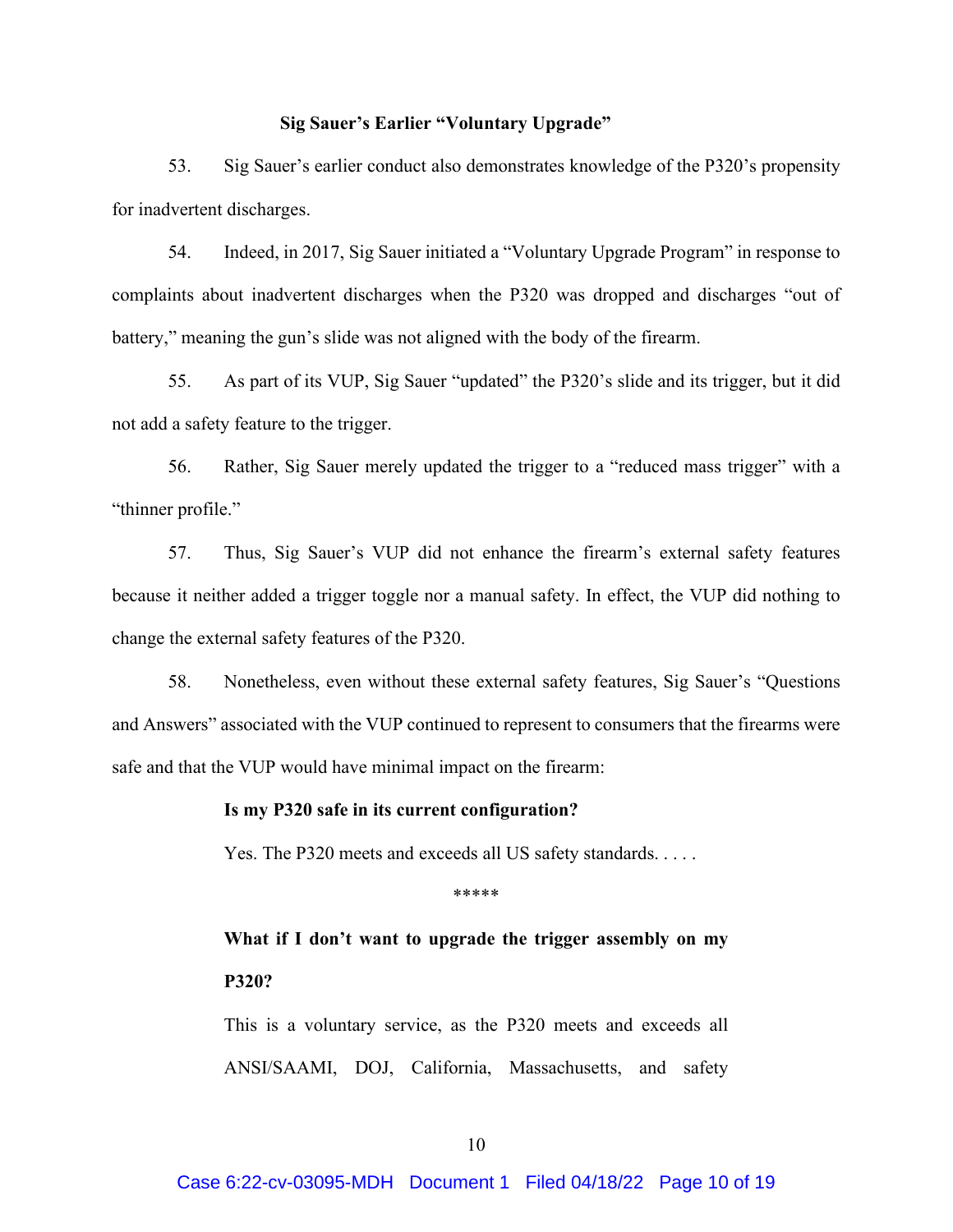standards. Sig Sauer welcomes all of its P320 owners to take advantage of this program.

\*\*\*\*\*

# **How will I know if the P320 has the upgraded trigger system without disassembling?**

The most obvious external difference is the lightweight trigger. It has a thinner profile than the standard curved trigger. The other changes are minimal and would likely not be noticed.

Sig Sauer P320 Voluntary Upgrade Program.<sup>[9](#page-10-0)</sup>

59. Thus, Sig Sauer's VUP demonstrates Sig Sauer's knowledge of the alleged inadvertent discharge defect in August 2017. But the VUP did not remedy the defect and P320 firearms sold since the VUP continue to have the design defect articulated herein.

60. The VUP's ineffectiveness is underscored by the fact that most of the litigation faced by Sig Sauer was filed *after* the 2017 VUP, meaning the VUP did not effectively remedy the inherent dangers associated with the P320. *See* ¶ 37, *supra*.

## *Sig Sauer's Omissions*

61. In summation, Sig Sauer omits, conceals, and/or fails to disclose several material facts about the P320 firearm:

- a. It has a heightened risk of inadvertent discharges due to the absence of external safety features, even under normal and/or foreseeable handling circumstances;
- b. It requires a heightened degree of care than comparable firearms due to its lack of external safety features; and

<span id="page-10-0"></span><sup>9</sup> Available at https://www.sigsauer.com/p320-voluntary-upgrade-program.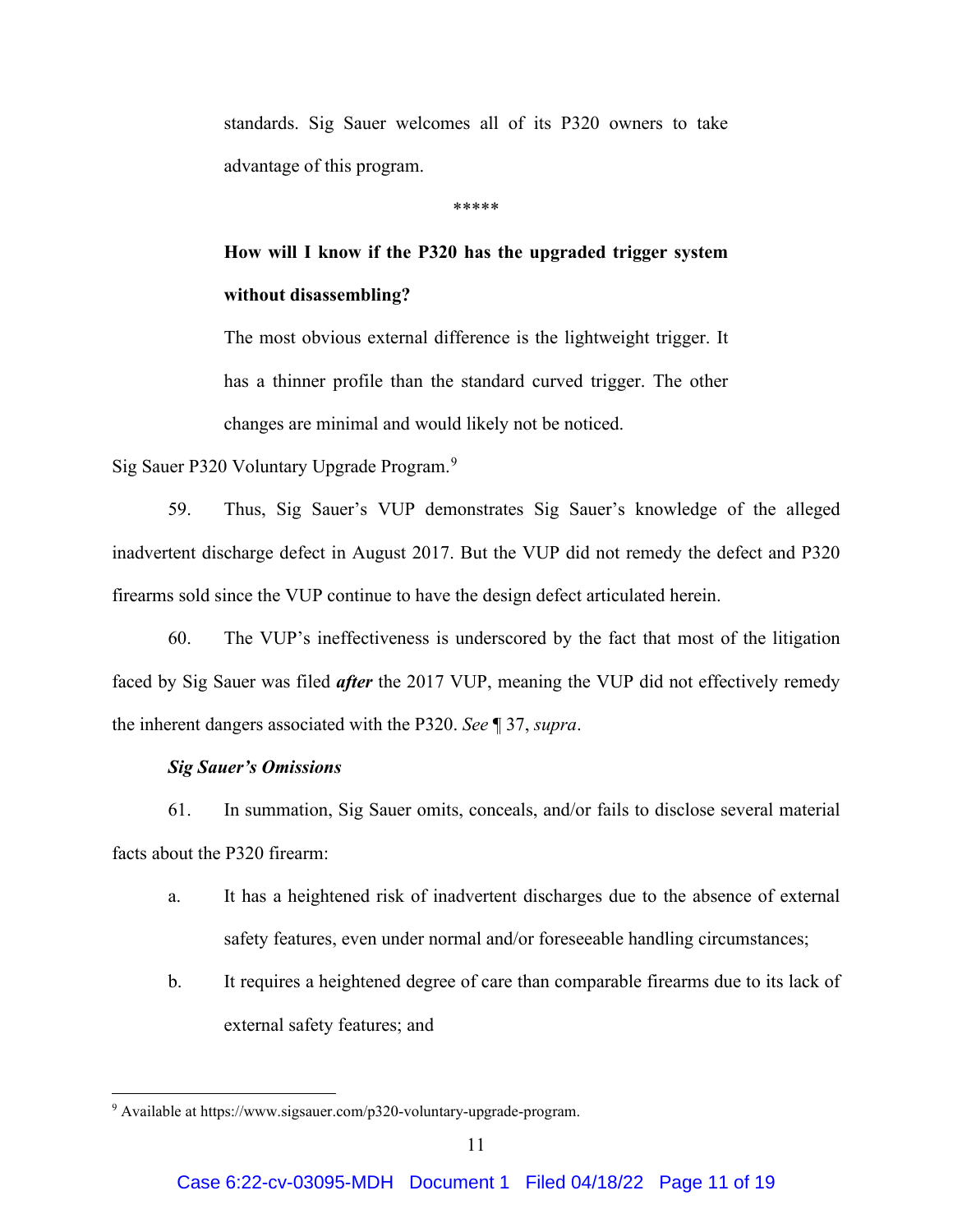c. It lacks safety features available on other comparable firearms in the marketplace.

62. Furthermore, Sig Sauer touts that the military adopted the P320 as its service firearm, but omits that the military version of the firearm (the M17 and M18) contains a manual safety that is not on the consumer version of the pistol.

63. Plaintiff was not aware of these omissions at the time of his purchase.

64. Had Plaintiff known of these omissions, he would not have purchased the P320 firearm, or he would have paid substantially less for it.

### **CLASS ALLEGATIONS**

65. Plaintiff, on behalf of himself and the proposed Class, re-alleges the foregoing paragraphs as if fully set forth herein.

66. Plaintiff seeks to represent the following proposed Class:

# **All persons who purchased a Sig Sauer model P320 pistol without an external safety in the state of Missouri from September 1, 2017, through the**

**present.**

67. Excluded from the proposed Class is Sig Sauer, including any affiliate, parent, or subsidiary of Sig Sauer; any judge to whom this case is assigned, his or her spouse, and all persons within the third degree of relationship to either of them, as well as the spouses of such persons; and members of the judge's staff.

68. Also excluded from the proposed Class are any individuals who have suffered personal injury and/or bodily harm due to the inadvertent discharge defect described herein.

69. This action has been brought and may properly be maintained on behalf of the Class proposed above under the criteria of Federal Rule of Civil Procedure Rule 23.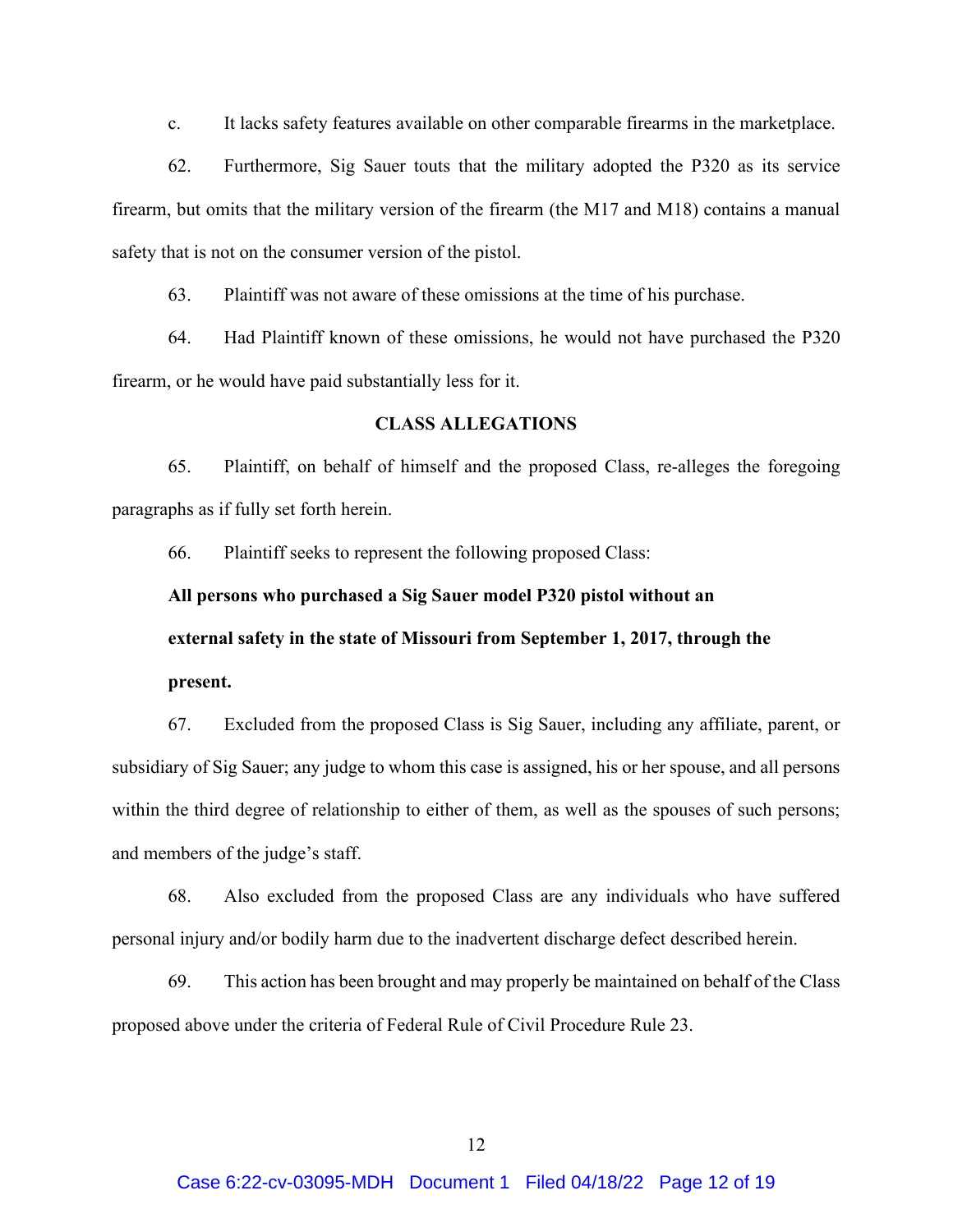70. **Numerosity**. Sig Sauer sold thousands of P320 firearms, including a substantial number in Missouri. Members of the proposed Class likely number in the hundreds or thousands and are thus too numerous to practically join in a single action. Class members may be notified of the pendency of this action by mail, supplemented by published notice (if deemed necessary or appropriate by the Court).

71. **Predominance**. Common questions of law and fact exist as to all members of the proposed Class and predominate over questions affecting only individual class members. These common questions include whether:

- a. the P320 pistols contain a defective design that leads to inadvertent discharges;
- b. the P320's absence of external safety features (i.e., trigger toggle and/or manual safety) cause or contribute to inadvertent discharges;
- c. Sig Sauer knew or should have known about the inadvertent discharge defect and, if so, when Sig Sauer discovered it;
- d. Sig Sauer disclosed the existence of the inadvertent discharge defect to consumers;
- e. Sig Sauer omitted material information concerning the inadvertent discharge defect and the P320's absence of safety features;
- f. Sig Sauer concealed the existence of the inadvertent discharge defect;
- g. Sig Sauer's conduct harmed Plaintiff and the proposed Class;
- h. Plaintiff and the proposed Class are entitled to damages; and
- i. Plaintiff and the proposed Class satisfy the requirements of Federal Rule of Civil Procedure 23.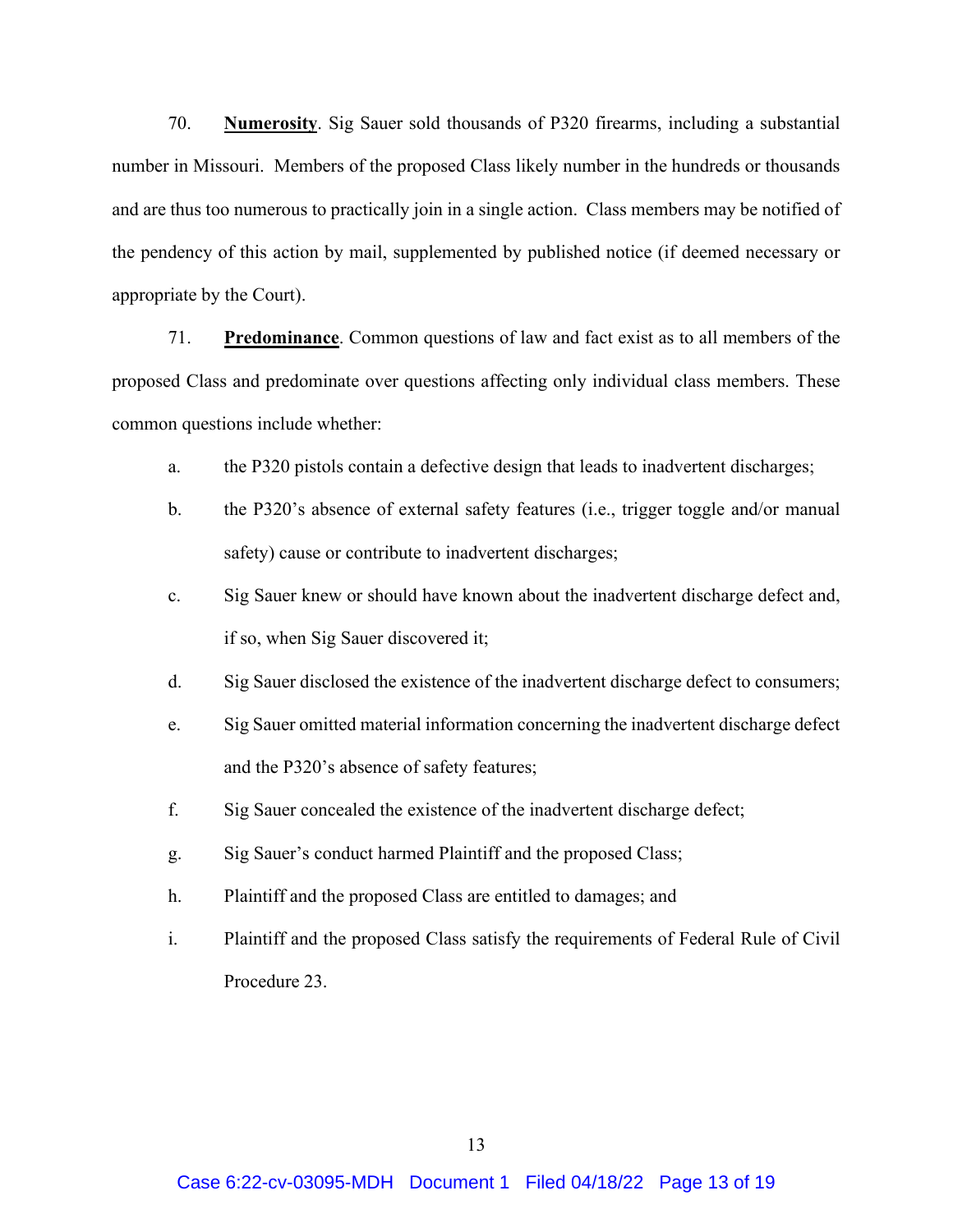72. **Typicality**. Plaintiff's claims are typical of the claims of the proposed Class because he purchased the same firearm containing the same alleged defect in Missouri within the class period; this similarity gives rise to substantially the same claims as the proposed Class.

73. **Adequacy**. Plaintiff is an adequate representative of the proposed Class because his interests do not conflict with the interests of the members of the Class that he seeks to represent. Plaintiff has retained counsel competent and experienced in complex class action litigation, and Plaintiff will prosecute this action vigorously by monitoring and directing the actions of class counsel. The interests of members of the class will be fairly and adequately protected by Plaintiff and his counsel.

74. **Superiority**. A class action is superior to other available means for the fair and efficient adjudication of this dispute. The injury suffered by each Class member, while meaningful on an individual basis, is not of such magnitude as to make the prosecution of individual actions against Sig Sauer economically feasible. Even if Class members themselves could afford such individualized litigation, the court system could not. In addition to the burden and expense of managing many actions arising from the P320 pistol's alleged defect, individualized litigation presents a potential for inconsistent or contradictory judgments. Individualized litigation increases the delay and expense to all parties and the court system presented by the legal and factual issues of the case. By contrast, a class action presents far fewer management difficulties and provides the benefits of single adjudication, economy of scale, and comprehensive supervision by a single court.

- 75. In the alternative, the proposed Class may be certified because:
- a. the prosecution of separate actions by the individual members of the proposed Class would create a risk of inconsistent or varying adjudication with respect to individual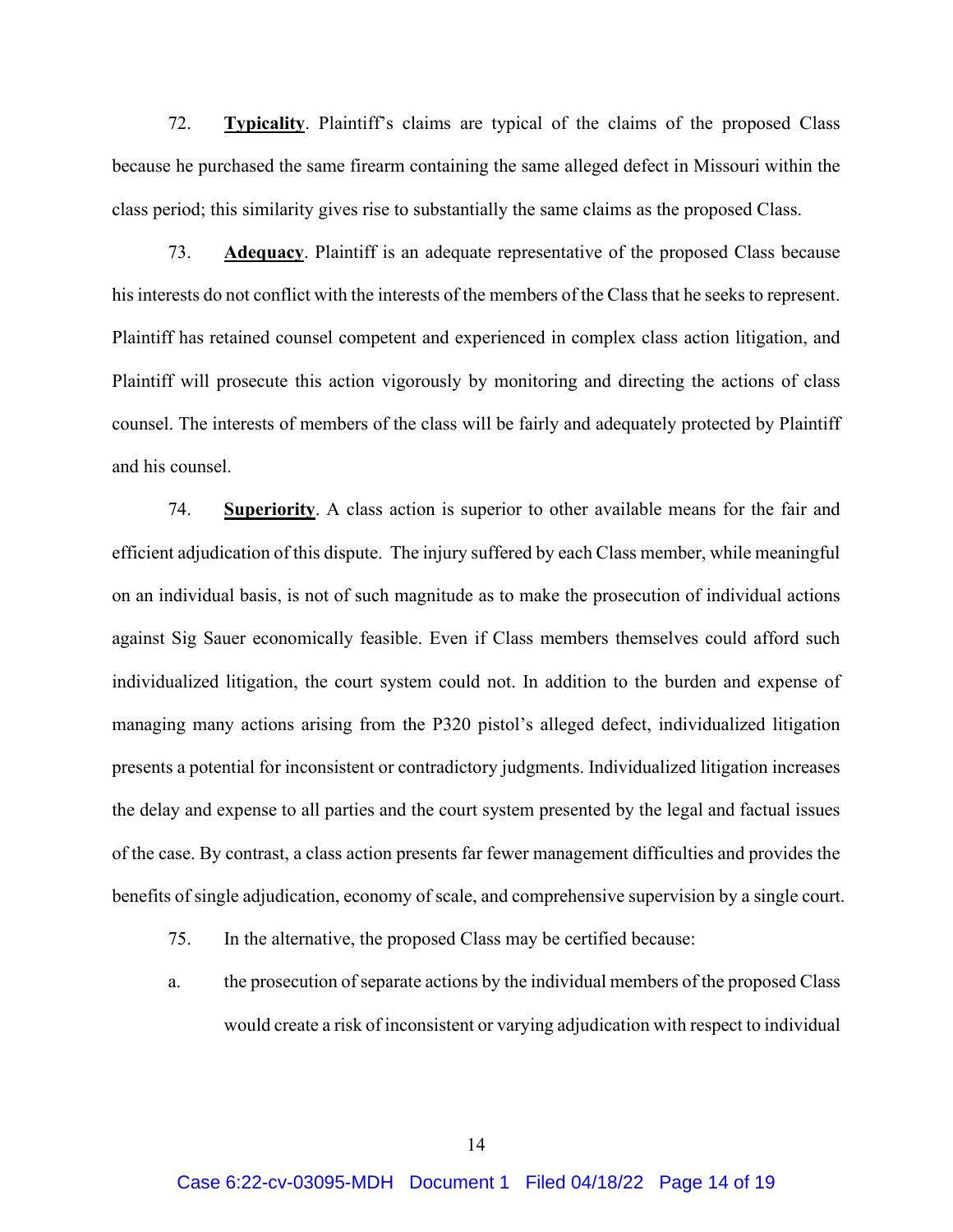Class members which would establish incompatible standards of conduct for Sig Sauer;

- b. the prosecution of separate actions by individual Class members would create a risk of adjudications with respect to them which would, as a practical matter, be dispositive of the interests of other Class members not parties to the adjudications, or substantially impair or impede their ability to protect their interests; and
- c. Sig Sauer has acted or refused to act on grounds generally applicable to the proposed Class, thereby making appropriate final and injunctive relief with respect to the members of the proposed Class as a whole.

### **LEGAL CLAIM**

# **Violation of the Missouri Merchandising Practices Act Mo. Rev. Stat. §§ 407.010** *et seq.* **("the MMPA") (Plaintiff Individually and on behalf of the proposed Class)**

76. Plaintiff, on behalf of himself and the proposed Class, re-alleges the foregoing paragraphs as if fully set forth herein.

77. The Missouri Merchandising Practices Act ("the MMPA") provides that "[t]he act, use or employment by any person of any deception . . . [or] unfair practice, or the concealment . . . of any material fact in connection with the sale or advertisement of any merchandise in trade or commerce . . . is declared to be an unlawful practice." Mo. Rev. Stat. § 407.020.1.

78. The enabling regulations for the MMPA define an "unfair practice" as conduct that (1) offends public policy; (2) is unethical, oppressive, and unscrupulous; (3) causes a risk of substantial injury to consumers; (4) was not in good faith; (5) is unconscionable; or (6) is unlawful. *See* Mo. Code Regs. Ann. tit. 15, § 60-8.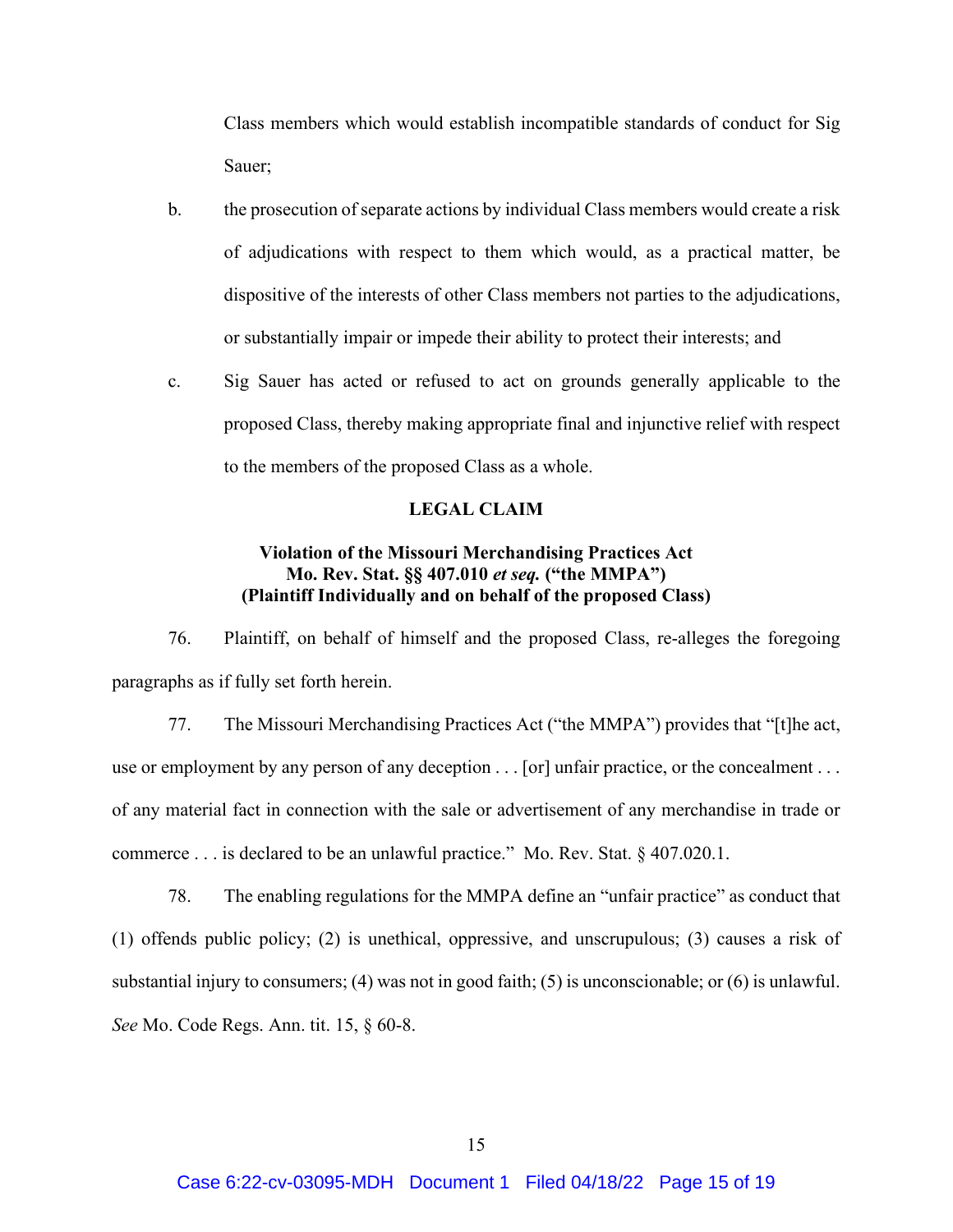79. The regulations elaborate that a concealment in violation of the MMPA "is any method, act, use or practice which operates to hide or keep material facts from consumers." *Id.* at § 60-9.110(2). Similarly, an actionable "omission" is "any failure by a person to disclose material facts known to him/her, or upon reasonable inquiry would be known to him/her." *Id.* at (3).

80. Under the MMPA, the term "merchandise" is broadly defined to include "any objects . . . or services." Mo. Rev. Stat. § 407.020.4. The P320 firearms are "merchandise" within the scope of the MMPA.

81. The MMPA authorizes private causes of action, and class actions. Mo. Rev. Stat. §§ 407.025.1; 407.025.2. Plaintiff and members of the proposed Class are individuals entitled to bring suit and recover under the MMPA.

82. When Sig Sauer designed, manufactured, and marketed the P320 firearms it was involved in the conduct of trade and commerce under the MMPA.

83. At the time that Sig Sauer designed, manufactured, and marketed the P320 firearms it knew or should have known that the defective pistols pose serious safety risks to consumers like Plaintiff and members of the proposed Class.

84. Nonetheless, Sig Sauer concealed its knowledge of the alleged inadvertent discharge defect from consumers, including Plaintiff and members of the proposed Class.

85. Sig Sauer also omitted and concealed other material information from Plaintiff and members of the proposed Class, including:

a. The P320 has a heightened risk of inadvertent discharges due to the absence of external safety features, even under normal and/or foreseeable handling circumstances;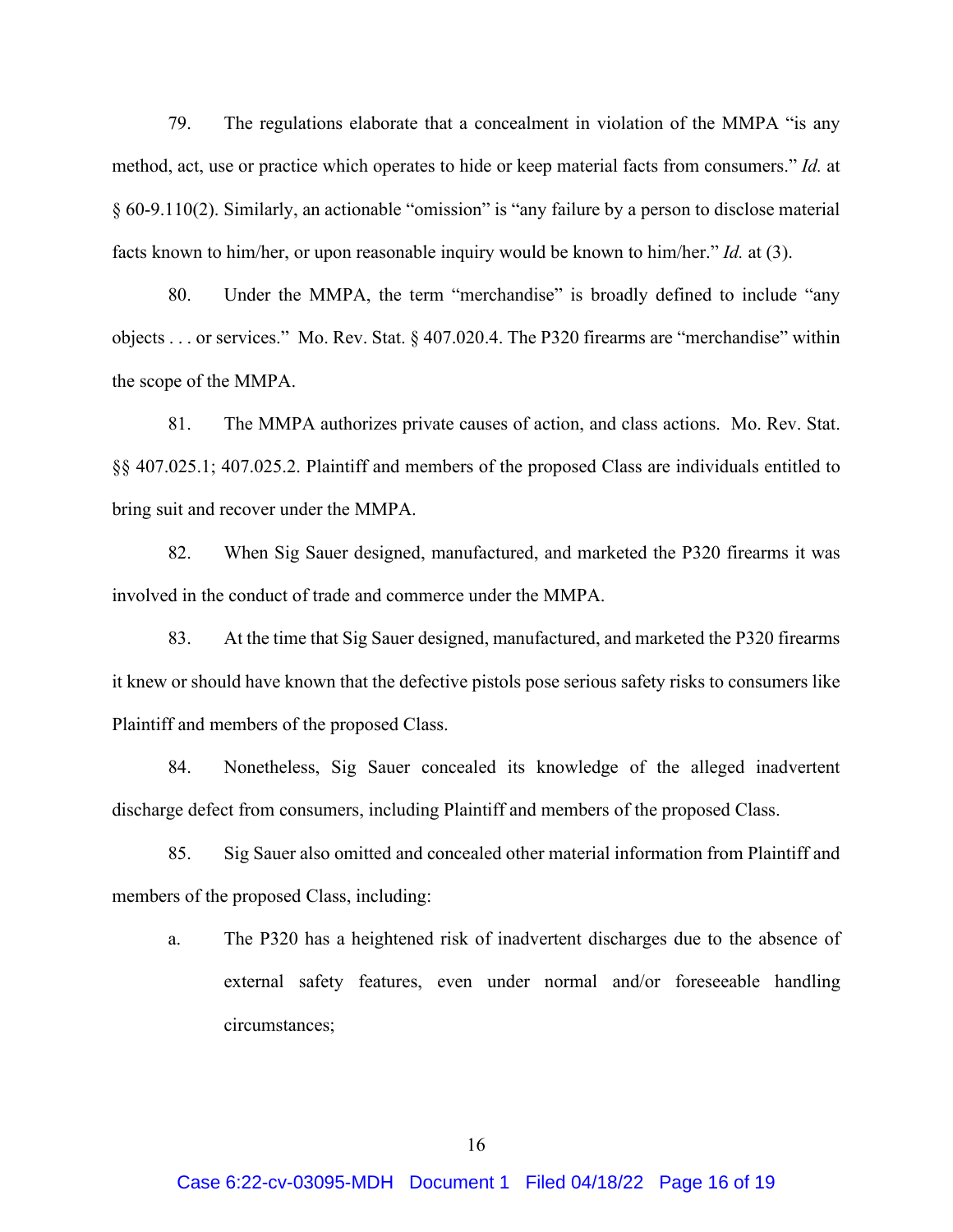- b. The P320 requires a heightened degree of care than comparable firearms due to its lack of external safety features; and
- c. The P320 lacks safety features available on other comparable firearms in the marketplace.

86. Furthermore, Sig Sauer touts that the military adopted the P320 as its service firearm—thereby giving the pistol credibility among gun enthusiasts—but omits that the military version of the firearm (the M17 and M18) contains a manual safety that is not on the consumer version of the pistol.

87. Sig Sauer intentionally concealed and/or omitted the unreasonable safety risks associated with the P320 firearms that were material facts to consumers like Plaintiff and members of the proposed Class.

88. Sig Sauer's omissions and concealments of material fact constitute unfair and/or deceptive practices in violation of the MMPA.

89. Had Sig Sauer disclosed the true quality and defective nature of the P320 firearm, Plaintiff and Class members would not have purchased them or would have paid substantially less for them.

90. To this day, Sig Sauer continues to violate the MMPA by concealing the defective nature of the P320 firearm by failing to issue a recall, by failing to notify customers of the serious safety issues posed by the P320's inadvertent discharge defect, and by failing to offer cost-free repair or replacement of the defective P320 firearms.

91. As a direct and proximate result of Sig Sauer's unfair acts or practices alleged herein, Plaintiff and the Class members were damaged.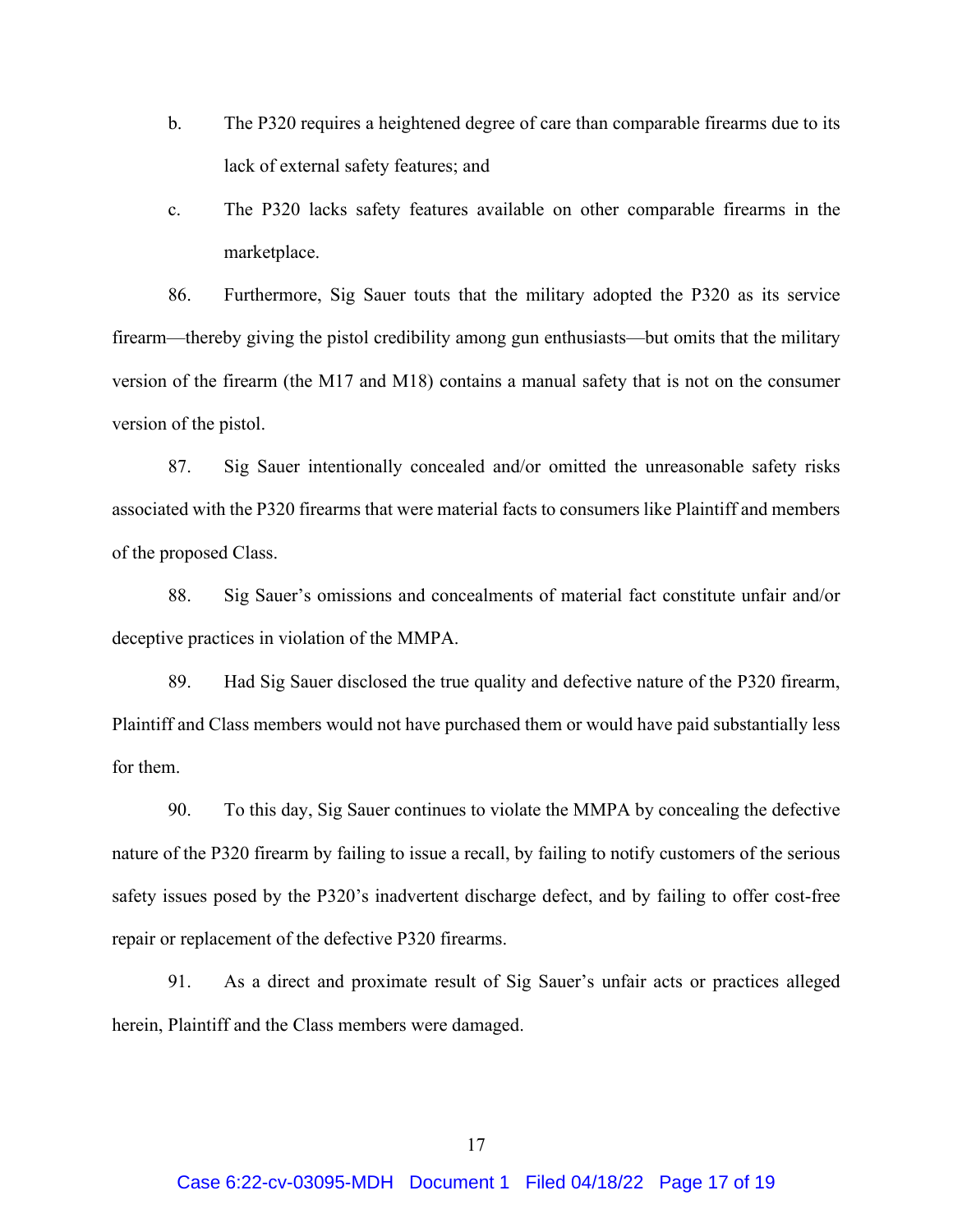# **PRAYER FOR RELIEF**

WHEREFORE, Plaintiff requests that the Court enter a judgment awarding the following relief:

- a. An order certifying the proposed Class and appointing Plaintiff and his counsel to represent the Class;
- b. An order awarding Plaintiff and the Class members their actual damages, and/or any other form of monetary relief provided by and pursuant law;
- c. An order requiring Sig Sauer to adequately disclose and repair the inadvertent discharge defect;
- d. An order awarding Plaintiff and the Class pre-judgment and post-judgment interest as allowed under the law; and
- e. An order awarding Plaintiff and the Class reasonable attorneys' fees and costs of suit, including expert witness fees.

# **DEMAND FOR JURY TRIAL**

Plaintiff hereby demands a trial by jury on all claims so triable.